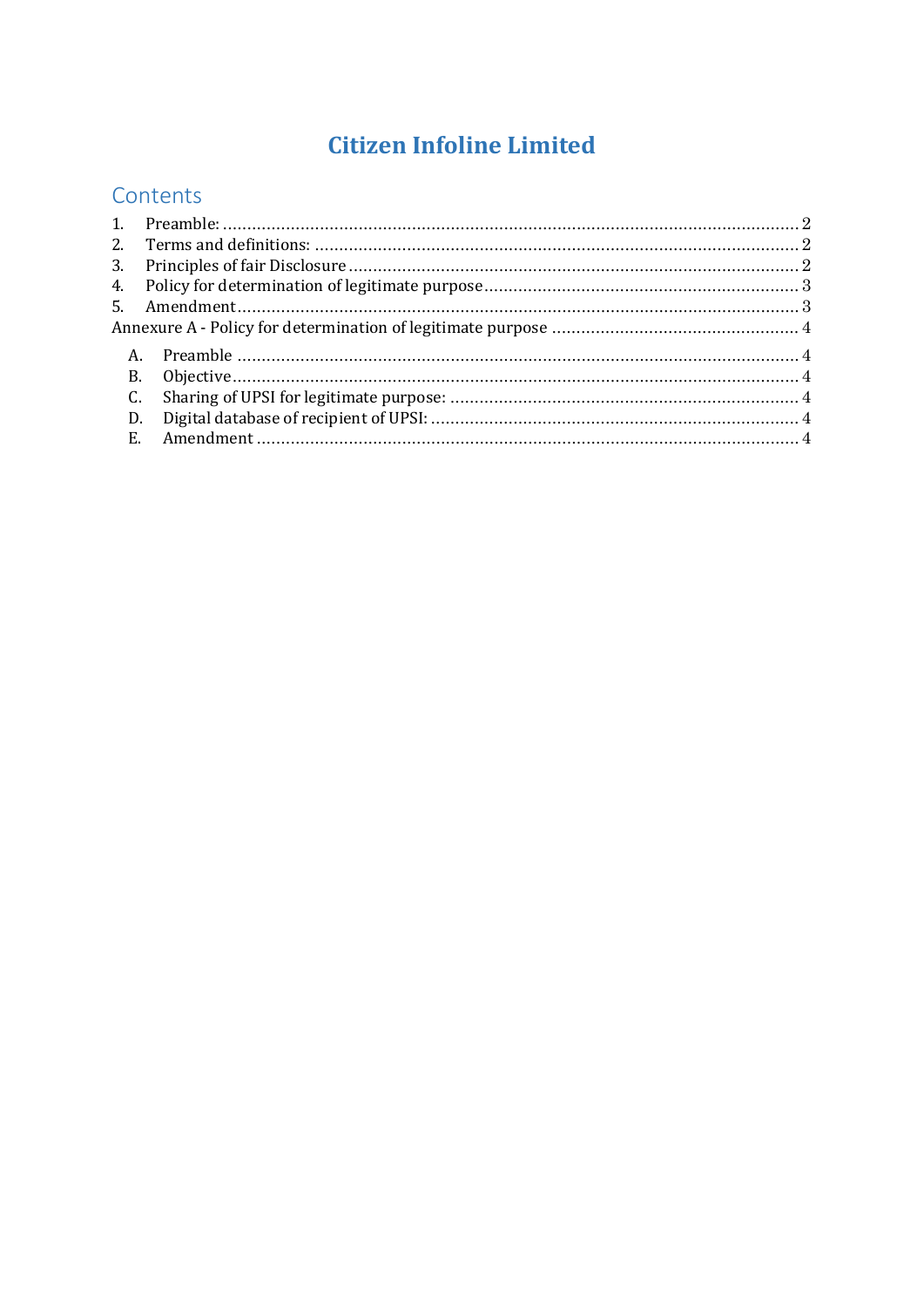# **Code of Practices and Procedures for Fair Disclosures of Unpublished Price Sensitive Information**

### <span id="page-1-0"></span>1. Preamble:

In terms of Regulation 8 of the SEBI (Prohibition of Insider Trading) Regulations, 2015 ("Regulations"), Dutron Polymers Limited ("the Company") has formulated and adopted a "Code of Practices and Procedures for Fair Disclosure of Unpublished Price Sensitive Information ("Code of Fair Disclosure").

The aforesaid Code of fair Disclosure is required to be amended pursuant to the SEBI (Prohibition of Insider Trading) (Amendment) Regulations, 2018 ("the Regulations"). Accordingly, the Board of Directors of the Company amended the existing code of Fair Disclosure.

### <span id="page-1-1"></span>2. Terms and definitions:

- (a) "Unpublished Price Sensitive Information (UPSI)" shall mean any information, relating to a company or its securities, directly or indirectly, that is not generally available which upon becoming generally available, is likely to materially affect the price of the securities and shall, ordinarily including but not restricted to, information relating to the following:
- financial results;
- dividends;
- 
- change in capital structure;<br>• Mergers. de-mergers. Ama • Mergers, de-mergers, Amalgamation, Acquisitions, De-listing of Securities, Scheme of Arrangement or Takeover, disposals, spin off or selling division of whole or substantially whole of the undertaking and expansion of business and such other transactions;
- Changes in key managerial personnel.
- (b) "Legitimate Purpose" shall mean sharing of UPSI in the ordinary course of business by an Insider with partners, collaborators, lenders, customers, suppliers, merchant bankers, legal advisors, auditors, insolvency professionals or other advisors or consultants, provided that such sharing has not been carried out to evade or circumvent the prohibitions of these regulations.

Words and expressions used but not defined in this Code shall have the same meaning assigned to them in the Regulations or the Securities and Exchange Board of India Act, 1992, the Securities Contracts (Regulation) Act, 1956, the Depositories Act, 1996 or the Companies Act, 2013 and the rules and regulations made thereunder, as the case may be or in any amendment thereto.

# <span id="page-1-2"></span>3. Principles of fair Disclosure

To adhere to the principles as mentioned in Schedule A to the Regulations, the Company shall ensure the following:

- 3.1. Promptly disclose publicly any UPSI that would impact price discovery no sooner than credible and concrete information comes into being so that such information is generally available.
- 3.2. Uniformly and universally disseminate in a timely manner the UPSI to avoid selective disclosure by communicating the same to the stock exchange(s) and disclosing the same on its website;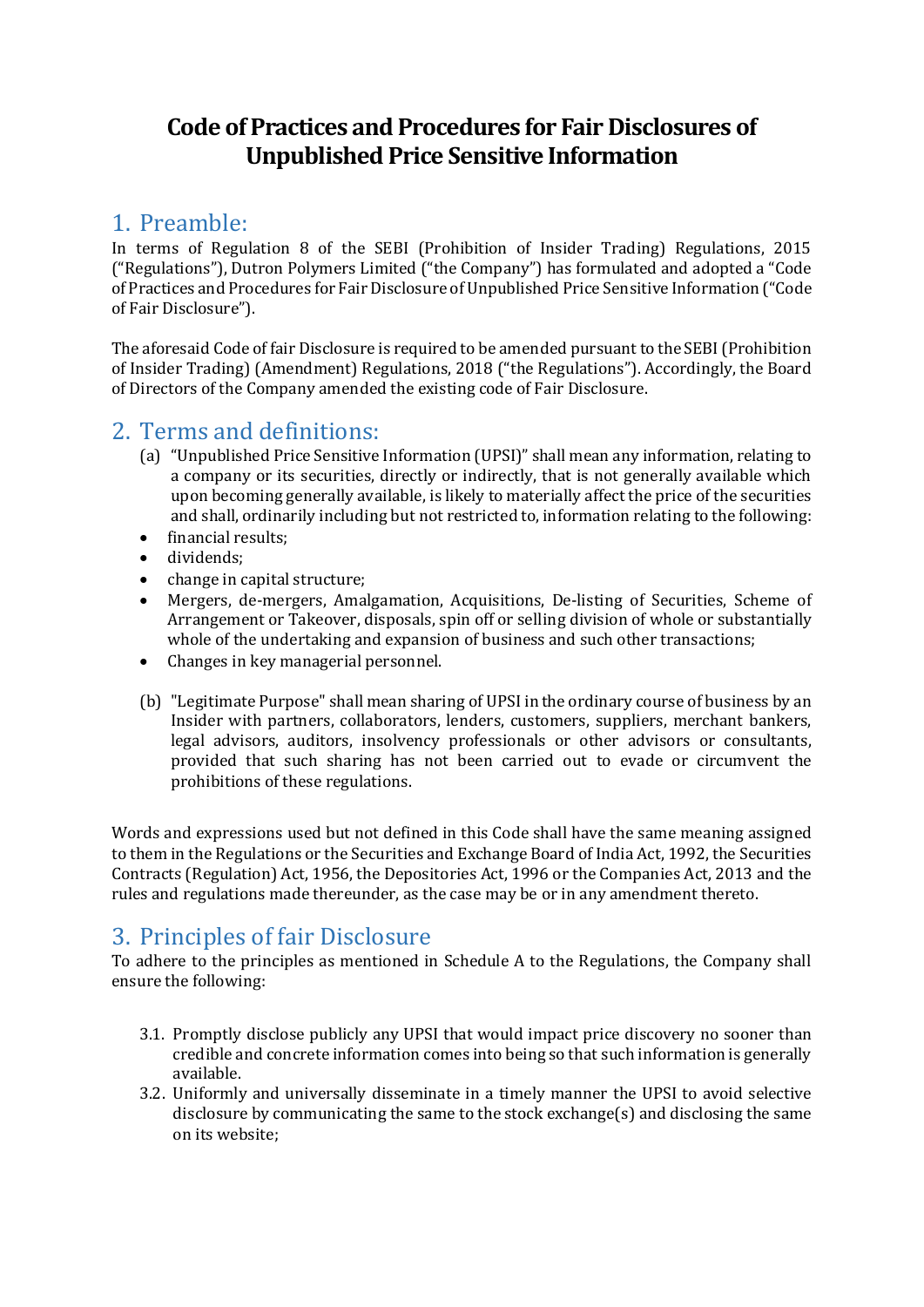(Note: Under certain circumstances, the Company may keep material information as stipulated under Regulation 30 of the SEBI (Listing Obligations and Disclosure Requirement) Regulations, 2015 confidential for a limited period because immediate disclosure may compromise certain strategic business opportunities of the Company or may not be disclosable due to third party confidentiality restrictions or uncertainty of event. The CEO / CFO of the Company shall determine when to disclose such material information).

- 3.3. Disclose press releases issued by it from time to time which are considered to be important for the general public besides putting the same on Company's website;
- 3.4. Put on Company's website quarterly, half-yearly and annual financial results and all investor presentations pertaining to such financial results for reference of the general public.
- 3.5. Employees of the Company shall not respond under any circumstances to enquiries from the Stock Exchanges, the media or others unless authorised to do so by the Chief Investor Relations Officer (CIRO) or by the Chief Financial Officer (CFO) of the Company.
- 3.6. Promptly disseminate UPSI that gets disclosed selectively, inadvertently or otherwise to make such information generally available.
- 3.7. Provide appropriate and fair response to queries on news reports and requests for verification of market rumours by Regulatory Authorities such as Stock Exchanges, etc.
- 3.8. Handle all price sensitive information on a need-to-know basis by creating suitable safeguards to avoid UPSI becoming available to any person who is not required to have access to such information. UPSI, may however be disclosed, to persons who need such information for furtherance of legitimate purposes, performance of duties or discharge of legal obligations in relation to the Company. (Note: The Company shall not comment on every market rumour. If Stock Exchange requests, the Company shall submit its response to the market rumour.)
- 3.9. Ensure that information shared with analysts and research personnel is not UPSI.<br>3.10. Handle all price sensitive information on a need-to-know basis by cr
- Handle all price sensitive information on a need-to-know basis by creating suitable safeguards to avoid UPSI becoming available to any person who is not required to have access to such information. UPSI, may however be disclosed, to persons who need such information for furtherance of legitimate purpose, performance of duties or discharge of legal obligations in relation to the Company.

The Company Secretary / Compliance Officer of the Company shall act as the "Chief Investor Relation Officer (CIRO)" to deal with dissemination of information and disclosure of UPSI. The CIRO may be contacted by e-mail at: [investor@dutronindia.com.](mailto:investor@dutronindia.com)

# <span id="page-2-0"></span>4. Policy for determination of legitimate purpose

The "Policy for determination of Legitimate Purpose" is enclosed herewith as Annexure A.

### <span id="page-2-1"></span>5. Amendment

The Board reserves power to review and amend this policy from time to time. Further, any amendment made in the Companies Act, 2013 or SEBI (LODR) 2015 or SEBI (Prohibition of Insider Trading Regulations), as the case may be shall be deemed to be the part of the above policy from the date of said amendment.

The Above policy has been approved by the board of directors on recommendations of Audit committee and shall be in force unless otherwise rescinded.